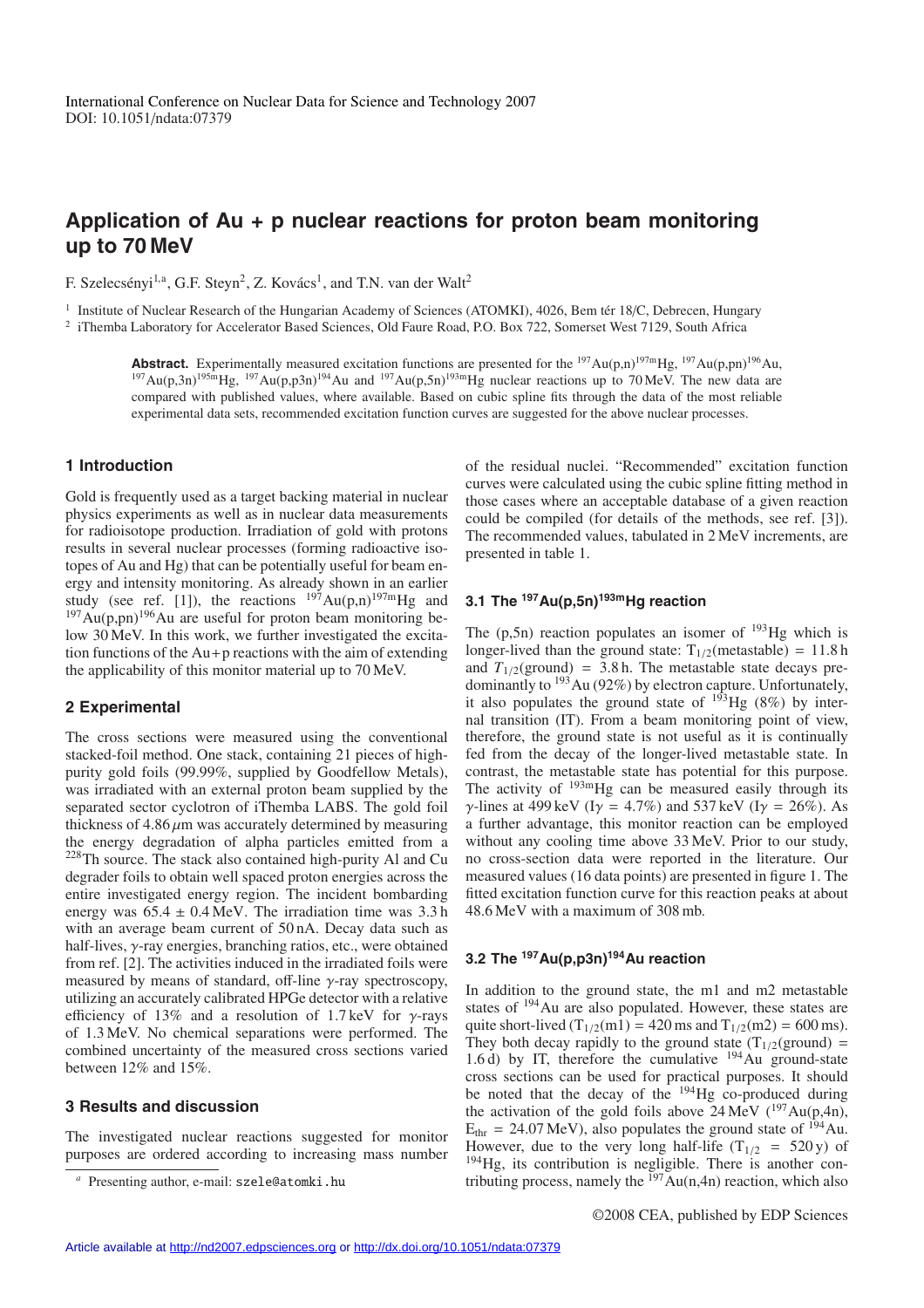**Table 1.** Recommended fitted cross sections for the  $^{197}$ Au(p,5n)<sup>193m</sup>Hg,  $^{197}$ Au(p,5n)<sup>195m</sup>Hg,  $^{197}Au(p,5n)^{193m}Hg$ ,  $^{197}Au(p,p3n)^{194}Au$ ,  $^{197}Au(p,3n)^{195m}Hg$ ,  $197 \text{Au}(p,pn)$ <sup>196</sup>Au and  $197 \text{Au}(p,n)$ <sup>197</sup>mHg nuclear reactions up to 70 MeV.

| Energy | Cross-section (mb) |          |                     |         |       |
|--------|--------------------|----------|---------------------|---------|-------|
| (MeV)  | (p, 5n)            | (p, p3n) | $\overline{(p,3n)}$ | (p, pn) | (p,n) |
| 6      |                    |          |                     |         | 0.50  |
| 8      |                    |          |                     |         | 2.02  |
| 10     |                    |          |                     |         | 23.8  |
| 12     |                    |          |                     |         | 42.5  |
| 14     |                    |          |                     | 0.99    | 25.7  |
| 16     |                    |          |                     | 4.27    | 17.8  |
| 18     |                    |          |                     | 16.5    | 14.0  |
| 20     |                    |          | 120                 | 38.5    | 12.1  |
| 22     |                    |          | 304                 | 65.0    | 11.1  |
| 24     |                    |          | 485                 | 90.6    | 10.2  |
| 26     |                    | 1.54     | 643                 | 113     | 9.82  |
| 28     |                    | 2.98     | 733                 | 131     | 9.46  |
| 30     |                    | 4.61     | 625                 | 144     | 9.06  |
| 32     |                    | 6.85     | 420                 | 153     | 8.61  |
| 34     |                    | 10.8     | 252                 | 159     | 8.39  |
| 36     | 11.9               | 18.8     | 177                 | 163     | 8.00  |
| 38     | 49.3               | 31.1     | 154                 | 165     | 7.60  |
| 40     | 110                | 46.3     | 143                 | 165     | 7.21  |
| 42     | 180                | 62.5     | 135                 | 166     | 7.00  |
| 44     | 242                | 78.2     | 125                 | 166     | 6.75  |
| 46     | 286                | 92.6     | 115                 | 165     | 6.49  |
| 48     | 307                | 105      | 106                 | 164     | 6.11  |
| 50     | 301                | 116      | 99.1                | 164     | 5.99  |
| 52     | 271                | 124      | 93.4                | 164     | 5.65  |
| 54     | 228                | 131      | 89.1                | 163     | 5.45  |
| 56     | 185                | 136      | 85.4                | 162     | 5.35  |
| 58     | 151                | 140      | 81.3                | 161     | 5.25  |
| 60     | 125                | 143      | 76.7                | 160     | 5.05  |
| 62     | 108                | 144      | 72.0                | 159     | 4.95  |
| 64     | 96.2               | 146      | 68.0                | 157     | 4.85  |
| 66     |                    | 146      | 64.0                | 155     | 4.65  |
| 68     |                    | 146      | 60.8                | 153     | 4.49  |
| 70     |                    | 145      | 57.5                | 151     | 4.35  |

forms the residual nucleus  $194$ Au. Neutrons come from the experimental set-up (e.g., the other gold foils, degrader foils, collimators, etc.), and their influence to the  $194$ Au production could cause problems, especially close to the threshold energy region of the  $197 \text{Au}(p,p3n)$ <sup>194</sup>Au reaction. To evaluate the magnitude of this 'interference', it is suggested that some gold foils should be exposed separately to the neutron background of an experiment. However, based on our previous experience [4], this interference is generally small  $( $0.1\%$ ).$  Similar to the case of the <sup>197</sup>Au(p,5n)<sup>193m</sup>Hg reaction, this monitor reaction can also be used without cooling time. The 194Au activity can be measured through two strong  $\gamma$ -lines at 294 keV (I $\gamma$  = 10.4%) and 328 keV (I $\gamma$  = 61%). Up to 2007, only two groups [5, 6] reported total cross-section values in the energy region up to 70 MeV. The different experimental data sets, including our 21 new data points, show acceptable agreement with each other. All available experimental results are shown in figure 2, together with the fitted excitation function curve. This excitation function shows a maximum of 146 mb at about 67.2 MeV.



**Fig. 1.** Cross-sections of the  $197Au(p,5n)^{193m}Hg$  nuclear reaction.



**Fig. 2.** Cross-sections of the  $^{197}Au(p,p3n)^{194}Au$  nuclear reaction.

#### **3.3 The 197Au(p,3n)195mHg reaction**

Proton bombardment of gold above 17 MeV populates two relatively long-lived states of 195Hg. Unfortunately, the metastable state (T<sub>1/2</sub>(metastable) = 1.73 d) has a longer halflife than the ground state  $(T_{1/2}(\text{ground}) = 9.5 \text{ h})$  and it decays partly to the ground state ( $IT = 54\%$ ). Therefore, only the metastable state can be used for beam monitoring purposes. It has two relative strong  $\gamma$ -lines, 261 keV (I $\gamma$  = 30.9%) and 560 keV (I $\gamma = 7\%$ ), which can be employed for immediate activity measurement. Our systematic study has yielded 20 new cross section values up to 70 MeV. By comparing them with the available experimental data of four different groups (refs. [6–9]), it can be concluded that, in general, the database of this reaction seems to be acceptable. However, the values of Nagame et al. [9] are systematically lower than those of other authors above 40 MeV. The fitted excitation function curve of the  $197 \text{Au}(p,3n)$ <sup>195m</sup>Hg reaction has a peak at about 28.0 MeV with a maximum of 730 mb. The results are plotted in figure 3.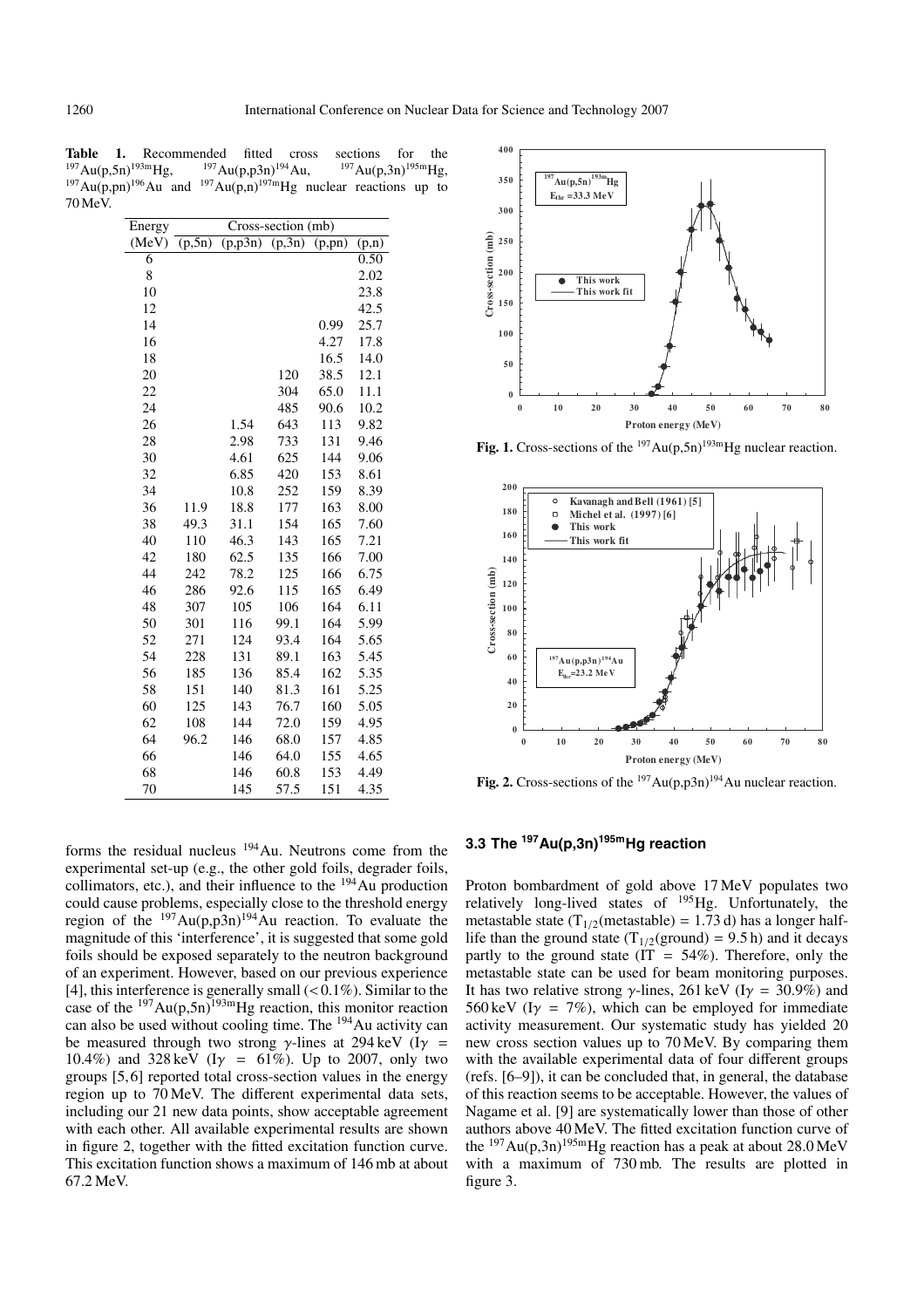

**Fig. 3.** Cross-sections of the  $197 \text{Au}(p,3n)$ <sup>195m</sup>Hg nuclear reaction.



**Fig. 4.** Cross-sections of the  $^{197}Au(p,pn)^{196}Au$  nuclear reaction.

# **3.4 The 197Au(p,pn)196Au reaction**

Similarly to the  $197Au(p,p3n)^{194}Au$  reaction discussed above, here also the cumulative ground-state cross sections can be used for practical purposes. Two metastable states are also prominent for this reaction:  $T_{1/2}(m_1) = 9.7$  h and  $T_{1/2}(m_2) =$ 8.1 s. Since  $T_{1/2}(\text{ground}) = 6.18 \text{ d}$ , a relatively long cooling time will be necessary for the metastable states to decay to an insignificant level (around 100 h). Luckily, the co-produced <sup>196</sup>Hg is stable, therefore it does not populate any states of 196Au. The influence of the secondary neutrons is also negligible for similar reasons as discussed earlier. The activity of  $196$ Au can be determined using three major  $\gamma$ -lines at 33 keV  $(I\gamma = 22.9\%), 356 \,\text{keV}$   $(I\gamma = 87\%)$  and 426 keV  $(I\gamma = 7\%).$ This reaction was studied in detail by several groups in the past  $[1, 5, 6, 10-12]$ . The available results are reproduced in figure 4, together with our values (21 points) up to 80 MeV. The majority of the results show acceptable agreement with each other. Our values, however, are systematically somewhat lower than the others. The fitted excitation function curve reaches a maximum of 166 mb at around 42.5 MeV.



**Fig. 5.** Cross-sections of the  $197 \text{Au}(p,n)$ <sup>197m</sup>Hg nuclear reaction.

## **3.5 The 197Au(p,n)197mHg reaction**

Two relatively long-lived states of  $197$ Hg are formed via the (p,n) reaction:  $T_{1/2}$ (metastable) = 23.8 h and  $T_{1/2}$ (ground) = 2.67 d. The metastable state decays almost completely to the ground state  $(IT = 93\%)$ . In practice, only the metastable state is useful for proton beam energy or intensity estimation. Theoretically, the cumulative ground-state cross sections can be employed for the above purposes, however, in this case a significant cooling time would be necessary (for the metastable state to decay) before starting the measurements (around 300 h). As a result, the ground state  $^{197}$ Hg activity of the foils would become very weak, which may lead to high experimental uncertainties. The  $^{197m}$ Hg has only one strong γ-line at 134 keV (I $\gamma$  = 33%). Searching the literature, eight authors [1, 6, 10, 14–16] were found who reported cross sections for this reaction below 80 MeV. Note that our present measurements added new values only to the slope part of the excitation function curve. (A compilation of the available results up to 18 MeV was already published previously by Szelecsényi et al. [1].) The majority of the results show acceptable agreement with each other. The experimental results are shown in figure 5, together with the fitted excitation function curve. This reaction shows a maximum of 44.3 mb at about 11.6 MeV.

#### **4 Conclusions**

Based on the results of the present measurements and selected literature data, the database for the  $^{197}Au(p,n)^{197m}Hg$ , <sup>197</sup>Au(p,pn)<sup>196</sup>Au, <sup>197</sup>Au(p,3n)<sup>195m</sup>Hg, <sup>197</sup>Au(p,p3n)<sup>194</sup>Au and  $197 \text{Au}(p,5n)$ <sup>193m</sup>Hg reactions can be considered to be satisfactory. The activities of  $^{197m}Hg$ ,  $^{195m}Hg$  and  $^{193m}Hg$ can be measured immediately after bombardment for beam monitoring purposes, as these radionuclides are directly produced. In the case of  $196$ Au and  $194$ Au, the cumulative ground state activity should be measured after the decay of their respective isomers. For 194Au, the metastable states have half-lives less than 1 s, thus in practice no cooling period is required. In contrast, a cooling time of about 100h is